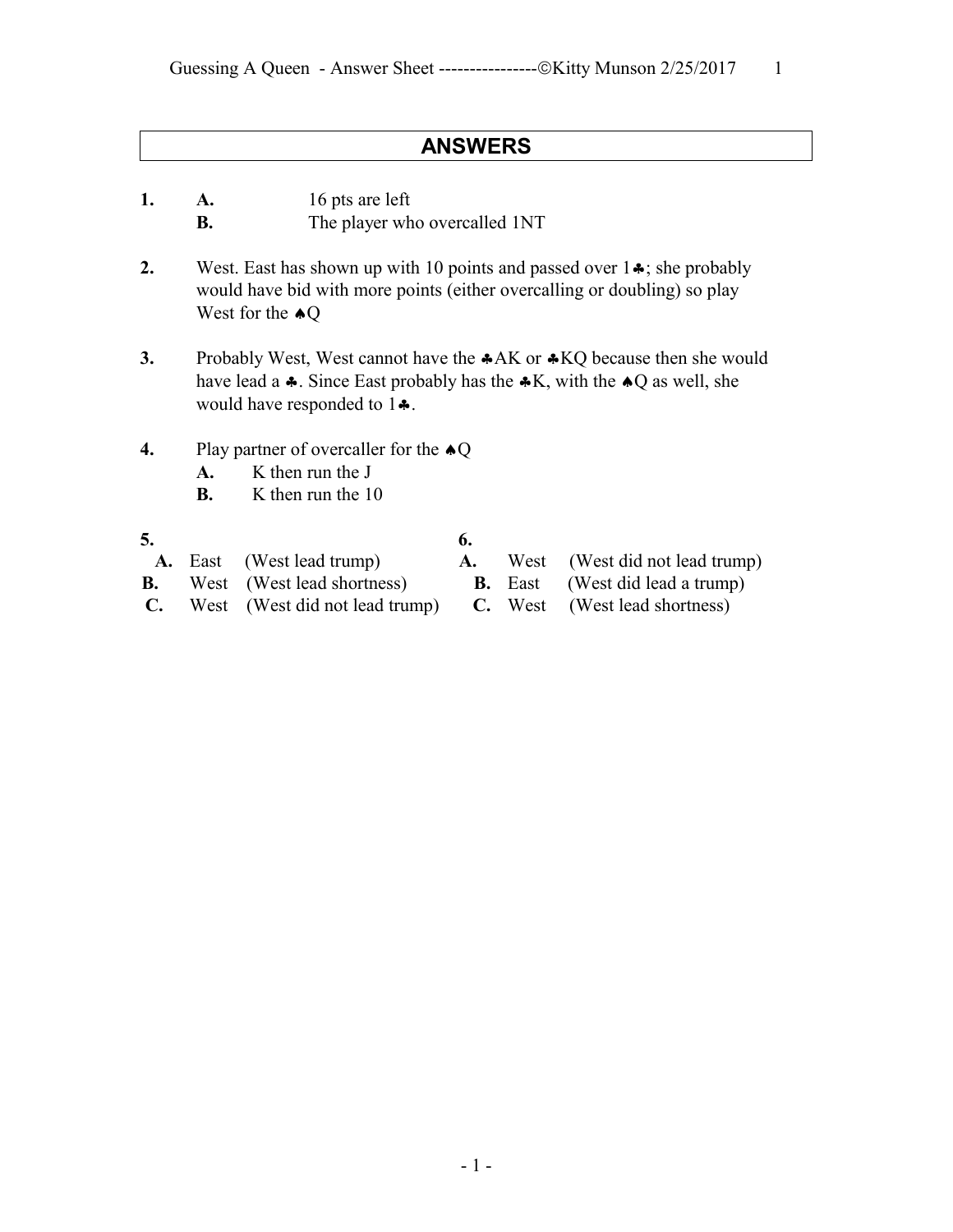## **Count the Points**

| <b>Board 1</b> | South | West | North | East      |
|----------------|-------|------|-------|-----------|
| None           | $---$ | Pass | 1 ♦   | $\lambda$ |
|                | Pass  | 4Ѧ   | Pass  | Pass      |

The  $\clubsuit$ J is led,  $\clubsuit$ Q,  $\clubsuit$ A. Now the  $\clubsuit$ K which you ruff. Since you need to ruff diamonds in dummy, you try  $\triangle$  A and a small  $\triangle$ . The K wins, now North tries a low heart (if her partner has the Q this may beat the hand) You can count North for 14 points; the Q of spades would make 16, which would open a strong NT (if balanced) so finesse South for the spade queen.

|                            | <b>North</b>              |                          |
|----------------------------|---------------------------|--------------------------|
|                            | $\clubsuit 5$             |                          |
|                            | $\blacktriangledown$ A975 |                          |
|                            | $\triangle$ K876          |                          |
|                            | A K73                     |                          |
| West                       |                           | <b>East</b>              |
| AKJ43                      |                           | A10862                   |
| $\blacktriangledown$ J1082 |                           | $\blacktriangledown$ KQ6 |
| $\triangle$ A5             |                           | $\triangle$ QJ32         |
| $\clubsuit$ Q42            |                           | $-8$                     |
|                            | South                     |                          |
|                            | $\triangle$ Q97           |                          |
|                            | $\blacktriangledown$ 43   |                          |
|                            | $\triangle 1094$          |                          |
|                            | \$J10965                  |                          |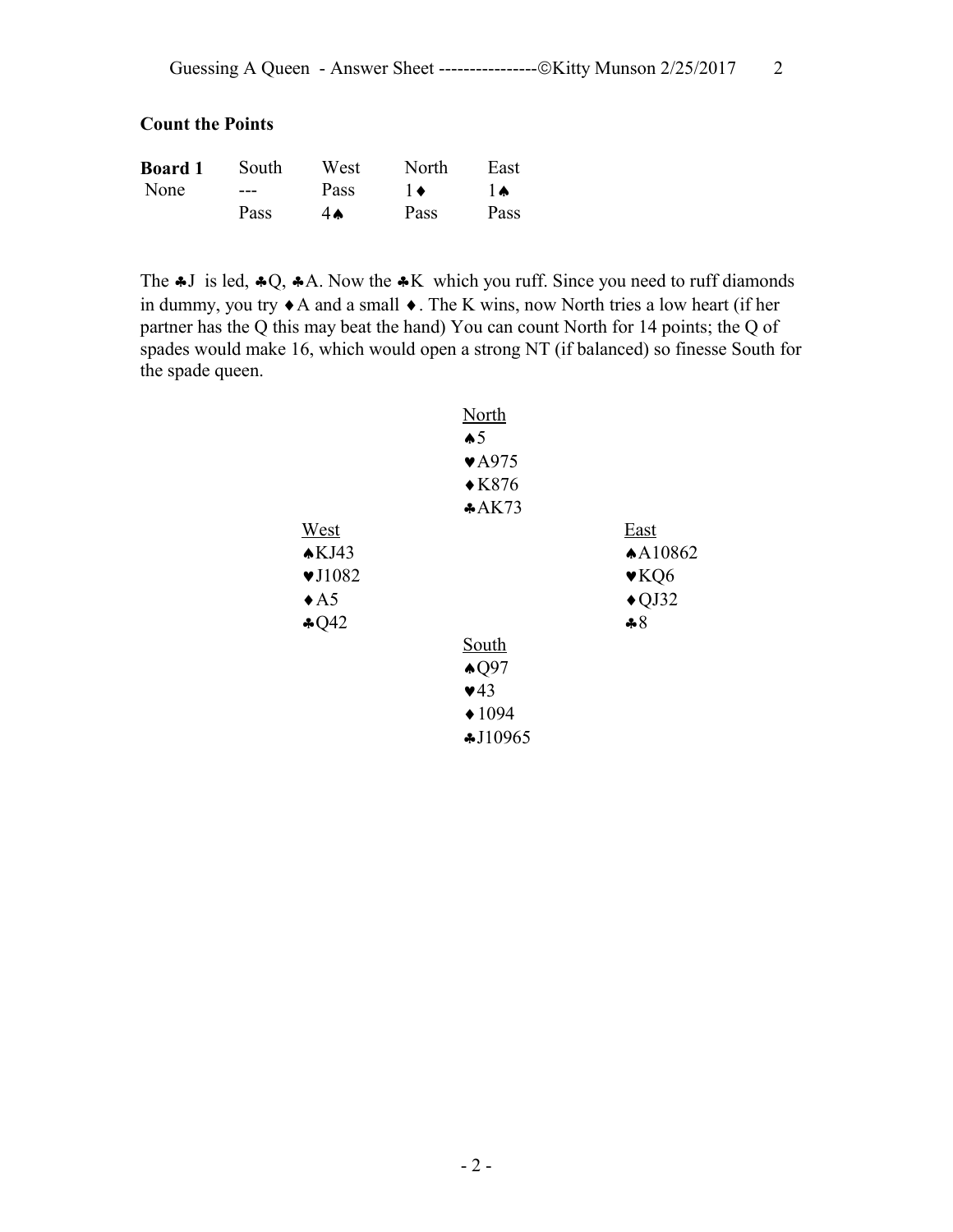| <b>Board 2</b>          | South      | West                    | North | East                        |                         |
|-------------------------|------------|-------------------------|-------|-----------------------------|-------------------------|
|                         |            |                         | ---   | Pass                        |                         |
|                         | Pass       | $1 -$                   | Dbl   | Pass                        |                         |
|                         | $2\bullet$ | Pass                    | Pass  | Pass                        |                         |
| <b>Count the Points</b> |            |                         |       | <b>North</b>                |                         |
|                         |            |                         |       | $\triangle KQJ5$            |                         |
|                         |            |                         |       | $\blacktriangledown$ A975   |                         |
|                         |            |                         |       | $\blacklozenge$ J109        |                         |
|                         |            |                         |       | $-73$                       |                         |
|                         |            | West                    |       |                             | <b>East</b>             |
|                         |            | $\triangle$ 10943       |       |                             | $*862$                  |
|                         |            | $\blacktriangledown 82$ |       |                             | $\blacktriangledown 06$ |
|                         |            | $\triangle$ AKQ         |       |                             | $*8532$                 |
|                         |            | $*KQ102$                |       |                             | A864                    |
|                         |            |                         |       | South                       |                         |
|                         |            |                         |       | $A^A$                       |                         |
|                         |            |                         |       | $\blacktriangledown$ KJ1043 |                         |
|                         |            |                         |       | $\blacklozenge$ 764         |                         |
|                         |            |                         |       | 4J95                        |                         |

## **Play the partner of overcaller for the trump queen**

| <b>Board 3</b>           | South       | West | North                      | East       |                      |
|--------------------------|-------------|------|----------------------------|------------|----------------------|
|                          | $1 \bullet$ | Pass | $1 \vee$                   | $2\bullet$ |                      |
|                          | $2\bullet$  | Pass | Pass                       | Pass       |                      |
|                          |             |      | $\triangle$ J85            |            |                      |
|                          |             |      | $\blacktriangledown$ K875  |            |                      |
|                          |             |      | $\triangle$ Q53            |            |                      |
|                          |             |      | $*K65$                     |            |                      |
| $\triangle$ Q1062        |             |      |                            |            | $\triangle$ K94      |
| $\blacktriangledown$ Q64 |             |      |                            |            | $\blacktriangledown$ |
| $\triangleleft 106$      |             |      |                            |            | $\triangle$ AK9842   |
| $*9732$                  |             |      |                            |            | AA                   |
|                          |             |      | AA73                       |            |                      |
|                          |             |      | $\blacktriangledown$ AJ109 |            |                      |
|                          |             |      | $\blacklozenge$ J6         |            |                      |
|                          |             |      | $\clubsuit$ QJ108          |            |                      |
|                          |             |      |                            |            |                      |